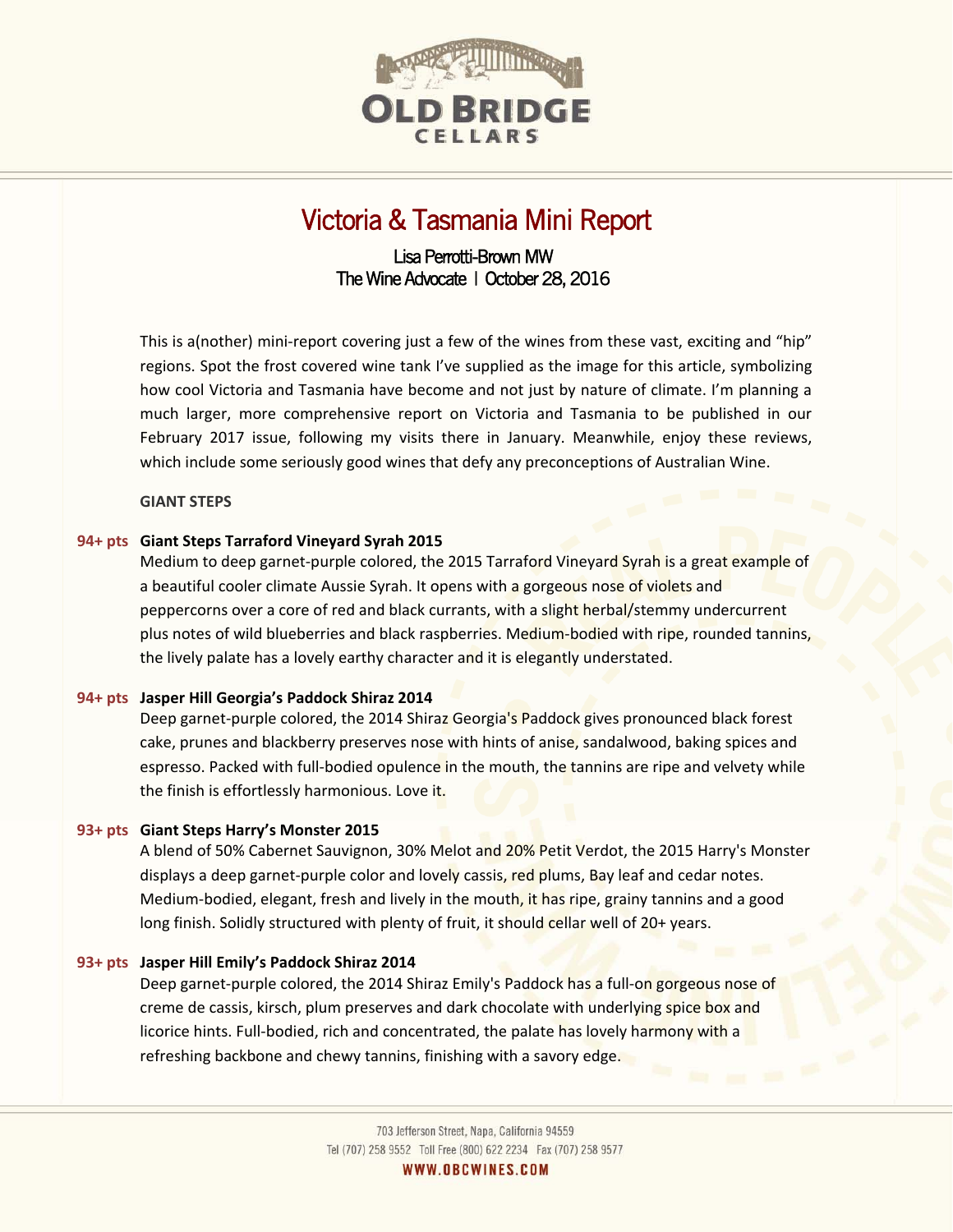

#### **92+ pts Giant Steps Sexton Vineyard Pinot Noir 2014**

Pale to medium ruby in color, the 2014 Pinot Noir Sexton Vineyard offers a pronounced perfume of red roses, lavender and dried Provence herbs over a core of black and red cherries, plus earth and underbrush hints. Medium-bodied, the palate is multilayered and wonderfully expressive with layers of red berry and earthy flavors supported by finely grained tannins and plenty of freshness, finishing with great length.

# **92+ pts Giant Steps Tarraford Vineyard Chardonnay 2015**

Coming from a 35-year-old vineyard, the 2015 Tarraford Vineyard Chardonnay comes from a relatively warm site for cool-climate Yarra Valley. This wine receives no malolactic and no acid additions. The nose reveals beautiful quince, ginger and pink grapefruit notes with nectarine and yeasty/toasty nuances, plus a real savory edge. Rich, concentrated and medium to fullbodied in the mouth, it delivers tons of flavor and great length.

## **91+ pts Giant Steps Applejack Vineyard Pinot Noir 2015**

Produced using 100% whole bunch, the 2015 Applejack Vineyard Pinot Noir has a pale rubypurple color and quite a stemmy nose, with red currants and Bing cherries at the core, plus touches of loam and raspberry leaves. Medium-bodied with generous red berry and earth flavors, the stems are more balanced on the palate and should marry well with 2-3 years in bottle.

#### **YERINGBERG**

#### **91 pts Yeringberg Shiraz 2013**

Medium garnet colored, the 2013 Shiraz gives a good intensity of lovely kirsch, red currants and violet notes with hints of lavender and menthol. The elegant, beautifully poised palate offers a great core of fruit with subtle earth and floral layers supported by satiny tannins and finishing long and spicy.

#### **90 pts Yeringberg Pinot Noir 2013**

Pale ruby colored, the 2013 Pinot Noir has a restrained, earthy nose with notes of underbrush and moss, over a delicate cherry and red currants scented nose. Light to medium-bodied, the palate contributes a lovely perfumed character, wonderfully silky tannins and great persistence.

**MAISON L'ENVOYE** 

#### **89+ pts Maison L'Envoyé Tasmania Pinot Noir 2015**

Pale ruby-purple colored, the 2015 Pinot Noir has pretty red cherry, raspberry and gentle herb notes with a touch of forest floor. Fresh, elegant, fine and silky in the mouth, it is just a tad light on intensity and finish.